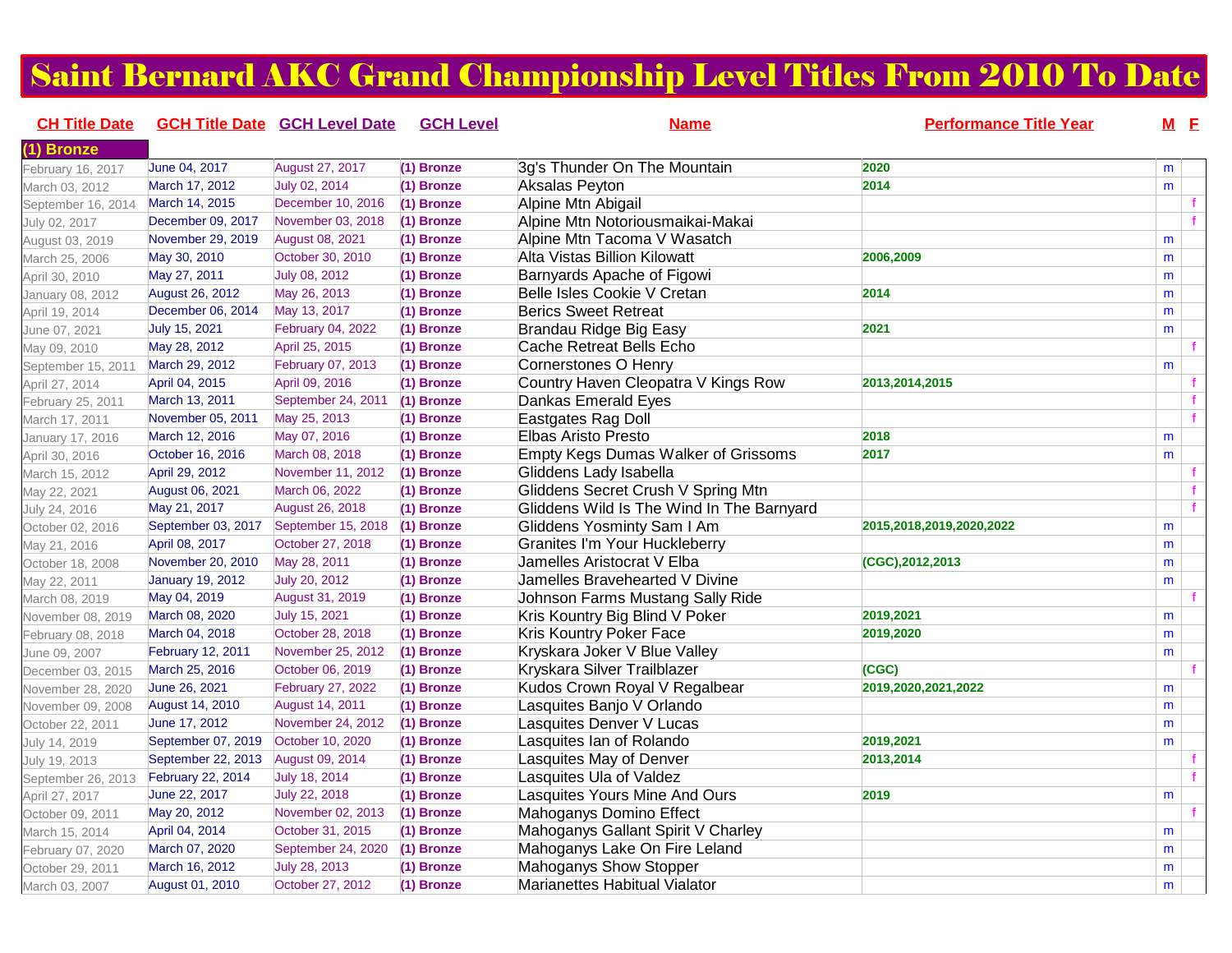| <b>CH Title Date</b> |                          | <b>GCH Title Date GCH Level Date</b> | <b>GCH Level</b> | <u>Name</u>                                    | <b>Performance Title Year</b> | M E |  |
|----------------------|--------------------------|--------------------------------------|------------------|------------------------------------------------|-------------------------------|-----|--|
| July 07, 2007        | July 08, 2010            | January 15, 2011                     | (1) Bronze       | Mickey III                                     |                               | m   |  |
| March 20, 2010       | October 22, 2010         | December 14, 2011                    | (1) Bronze       | Mytymos Bronson of Big Mac                     |                               | m   |  |
| August 30, 2015      | February 12, 2016        | July 23, 2016                        | (1) Bronze       | Mytymos Good Golly Miss Molly of Banjo         |                               |     |  |
| January 10, 2016     | May 29, 2016             | April 21, 2017                       | (1) Bronze       | Nobels Fierce Warrior V Jamelles               |                               | m   |  |
| November 23, 2014    | June 05, 2016            | September 16, 2017                   | (1) Bronze       | Noble Creeks Don"T' Stop Believin              | 2020                          | m   |  |
| October 19, 2017     | April 29, 2018           | January 04, 2019                     | (1) Bronze       | Oakridge Brown Eyed Girl                       |                               |     |  |
| December 14, 2012    | April 05, 2015           | April 28, 2016                       | (1) Bronze       | Opdykes Please Drink Responsibly               |                               | m   |  |
| March 08, 2019       | April 05, 2019           | August 04, 2019                      | (1) Bronze       | Opdykes Sesto Elemento                         |                               | m   |  |
| September 14, 2011   | <b>January 15, 2012</b>  | September 23, 2013                   | (1) Bronze       | Opdykes Your Place Or Mine                     |                               |     |  |
| August 29, 2015      | March 17, 2016           | April 28, 2018                       | (1) Bronze       | Precious Pups Zigzagging Thru The Barnyard Sco |                               | m   |  |
| February 08, 2020    | November 06, 2021        | March 11, 2022                       | (1) Bronze       | Ramblewoods Chloe                              |                               |     |  |
| July 20, 2012        | July 13, 2013            | April 23, 2015                       | (1) Bronze       | Revilos Lets Go Bo Redside                     |                               | m   |  |
| April 27, 2012       | July 07, 2012            | February 24, 2013                    | (1) Bronze       | Revilos Liquid Asset From Redside              |                               | m   |  |
| February 17, 2013    | April 12, 2013           | April 24, 2016                       | (1) Bronze       | Rock And Rolls For Your Entertainment          |                               | m   |  |
| August 25, 2018      | October 28, 2018         | April 21, 2019                       | (1) Bronze       | Royaltys Total Eclipse of My Heart             |                               |     |  |
| January 10, 2015     | April 23, 2015           | April 29, 2016                       | (1) Bronze       | Sandcastles Indecent Proposal                  |                               |     |  |
| July 19, 2013        | July 10, 2014            | August 16, 2015                      | (1) Bronze       | Sandrimars Buffett Rocks Revillo               | 2015                          | m   |  |
| January 23, 2010     | August 28, 2011          | November 17, 2012                    | (1) Bronze       | Skydancers Man of Steel For Vicdory            | 2010                          | m   |  |
| November 28, 2010    | February 05, 2012        | May 25, 2013                         | (1) Bronze       | Skydancers Zenyatta V Szajda                   |                               |     |  |
| March 10, 2018       | November 08, 2018        | October 19, 2019                     | (1) Bronze       | Slatons A Little Cash Goes A Long Way          |                               | m   |  |
| March 17, 2018       | October 13, 2018         | April 26, 2019                       | (1) Bronze       | Slatons Blue Light Special V Pachaug Saints    | 2018                          | m   |  |
| May 22, 2016         | June 12, 2016            | November 27, 2016                    | (1) Bronze       | Slatons I Wanna B Big N Rich                   |                               | m   |  |
| September 06, 2020   | May 29, 2021             | September 12, 2021                   | (1) Bronze       | Slatons Kid Rock                               |                               | m   |  |
| September 15, 2018   | October 13, 2018         | September 15, 2019                   | (1) Bronze       | <b>Slatons Sweet Secret</b>                    | 2018,2019                     |     |  |
| May 02, 2015         | <b>January 22, 2016</b>  | January 21, 2017                     | (1) Bronze       | Slatons Ticket To Ride                         | 2017                          | m   |  |
| April 06, 2012       | August 23, 2012          | March 24, 2013                       | (1) Bronze       | Sleepy Hollows Ice Slicer                      |                               |     |  |
| May 08, 2011         | November 24, 2011        | September 22, 2012                   | (1) Bronze       | St. Havensts Thunder And Lightning             |                               | m   |  |
| November 13, 2016    | May 27, 2017             | May 26, 2018                         | (1) Bronze       | Starbrites Ellington V Cedar                   | 2016,2018,2019                | m   |  |
| October 07, 2012     | November 25, 2012        | May 25, 2013                         | (1) Bronze       | Starbrites Olive N Northpointe                 |                               |     |  |
| July 05, 2015        | March 25, 2016           | December 10, 2017                    | (1) Bronze       | Stars Just Jillin                              |                               |     |  |
| July 11, 2009        | July 18, 2010            | July 22, 2011                        | (1) Bronze       | Stoans Rupert of Oz                            | 2009,2010                     | m   |  |
| October 22, 2007     | <b>January 22, 2011</b>  | May 28, 2011                         | (1) Bronze       | Summerlyns Keeping It Real                     |                               | m   |  |
| October 12, 2014     | May 08, 2015             | August 14, 2016                      | (1) Bronze       | Swisstars Moondoggie                           |                               | m   |  |
| March 22, 2019       | July 13, 2019            | October 15, 2020                     | (1) Bronze       | Swisstars Tough Iceman Ovie V Kingdom Saints   |                               | m   |  |
| May 04, 2013         | October 06, 2013         | March 23, 2014                       | (1) Bronze       | Szajdas Neverending Story                      | 2013                          | m   |  |
| July 31, 2011        | <b>February 11, 2012</b> | July 14, 2013                        | (1) Bronze       | <b>Talbergs Gunther</b>                        |                               | m   |  |
| April 13, 2021       | <b>August 14, 2021</b>   | December 11, 2021                    | (1) Bronze       | The Lone Ranger of Heart Mountain              |                               | m   |  |
| May 26, 2017         | June 10, 2018            | September 29, 2019                   | (1) Bronze       | Thunderhills Hazel of Cannery Row              |                               | m   |  |
| June 25, 2016        | May 20, 2017             | July 14, 2018                        | (1) Bronze       | <b>Tinkerbells Genevieve V Santas Forest</b>   | 2018                          |     |  |
| April 08, 2006       | October 02, 2010         | October 29, 2011                     | (1) Bronze       | <b>Tinkerbells Solid Gold</b>                  |                               | m   |  |
| March 10, 2012       | March 03, 2013           | April 26, 2014                       | (1) Bronze       | Trademarks A Reed & Barton Von Joy             |                               | m   |  |
| August 05, 2012      | May 26, 2013             | November 27, 2015                    | (1) Bronze       | Trademarks Aphrodite V Kashi                   | 2013, 2017, 2019              |     |  |
| February 14, 2016    | April 09, 2016           | October 29, 2016                     | (1) Bronze       | <b>Trademarks Redhot Star Gazer</b>            |                               | m   |  |
| January 23, 2011     | August 26, 2011          | November 30, 2012                    | (1) Bronze       | Trademarks Zephan                              |                               | m   |  |
| May 27, 2011         | <b>January 28, 2012</b>  | July 13, 2012                        | (1) Bronze       | Twin Branchs Red Bull of Empty Keg             |                               | m   |  |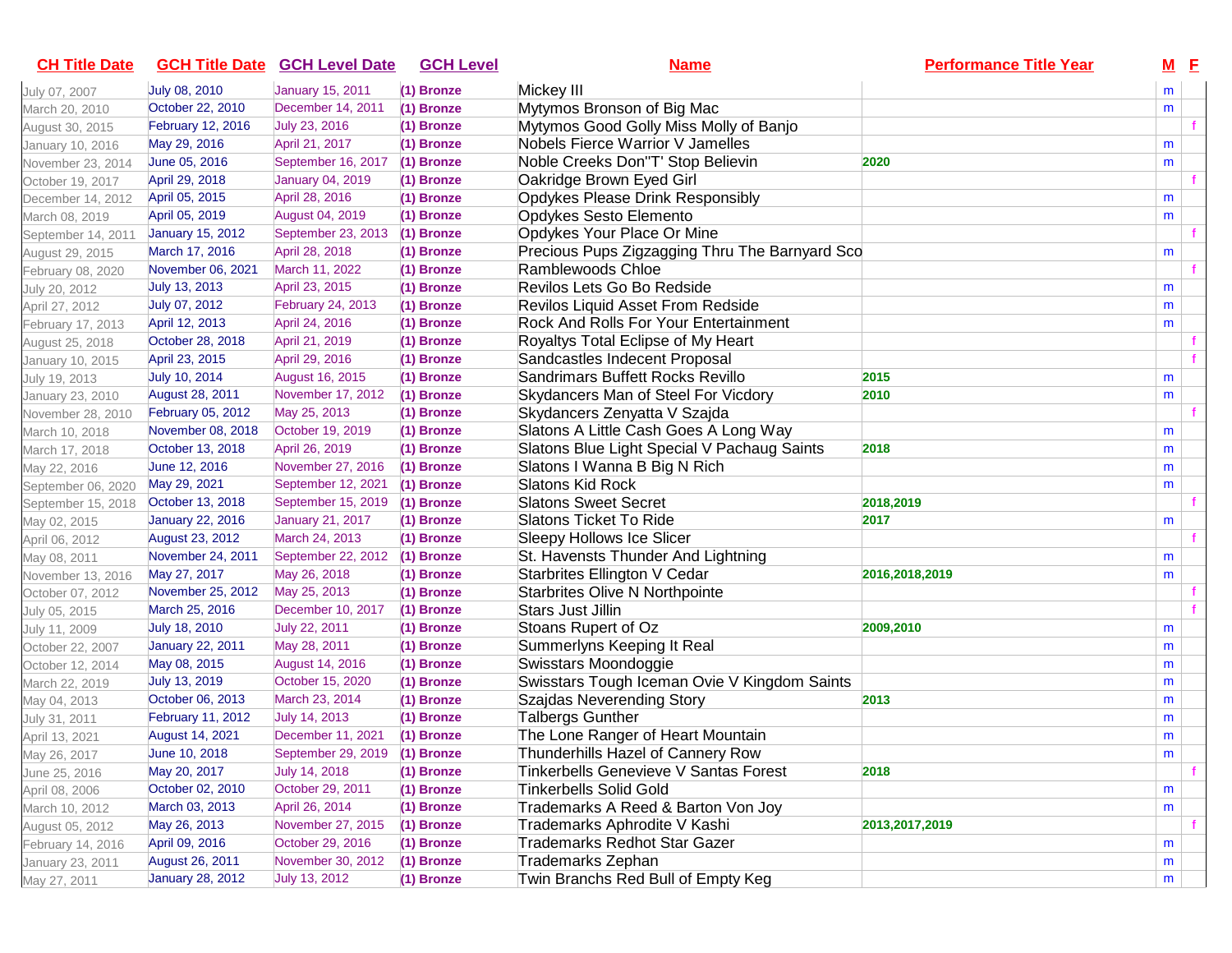| November 08, 2015<br>January 10, 2015<br>May 29, 2011<br>November 21, 2010<br>May 13, 2018<br>February 09, 2018<br>February 12, 2011<br>October 04, 2010<br>February 10, 2013<br>June 23, 2012<br><b>August 10, 2014</b><br>May 18, 2014<br>May 25, 2014<br>October 05, 2013<br>December 12, 2017<br>October 25, 2017 | May 19, 2017<br>November 17, 2012<br>March 01, 2020<br>May 20, 2017<br>December 05, 2015<br>July 17, 2015<br>February 26, 2016 | (1) Bronze<br>(1) Bronze<br>(1) Bronze<br>(1) Bronze<br>(1) Bronze | Twin Branchs Remington Rambo Man<br>Twin Hickory Americas Anderson Cooper<br>Ultima Thules Voodoo<br>Vicdorys Pretty In Pink Diamonds<br><b>Vicdorys Sparkling Pixie Dust</b> | 2011,2012,2014,2015,2016,2017,2020 | m<br>m<br>m  |   |
|-----------------------------------------------------------------------------------------------------------------------------------------------------------------------------------------------------------------------------------------------------------------------------------------------------------------------|--------------------------------------------------------------------------------------------------------------------------------|--------------------------------------------------------------------|-------------------------------------------------------------------------------------------------------------------------------------------------------------------------------|------------------------------------|--------------|---|
|                                                                                                                                                                                                                                                                                                                       |                                                                                                                                |                                                                    |                                                                                                                                                                               |                                    |              |   |
|                                                                                                                                                                                                                                                                                                                       |                                                                                                                                |                                                                    |                                                                                                                                                                               |                                    |              |   |
|                                                                                                                                                                                                                                                                                                                       |                                                                                                                                |                                                                    |                                                                                                                                                                               |                                    |              |   |
|                                                                                                                                                                                                                                                                                                                       |                                                                                                                                |                                                                    |                                                                                                                                                                               |                                    |              |   |
|                                                                                                                                                                                                                                                                                                                       |                                                                                                                                |                                                                    |                                                                                                                                                                               | 2013                               |              |   |
|                                                                                                                                                                                                                                                                                                                       |                                                                                                                                | (1) Bronze                                                         | Vicdorys Unleash The Dark Knight                                                                                                                                              | 2015,2016,2018                     | m            |   |
|                                                                                                                                                                                                                                                                                                                       |                                                                                                                                | (1) Bronze                                                         | Westhavens The Peoples Choice V Thunderhill                                                                                                                                   |                                    |              |   |
|                                                                                                                                                                                                                                                                                                                       | March 10, 2018                                                                                                                 | (1) Bronze                                                         | Westhavens When You Wish Upon A Star Heidi                                                                                                                                    | 2018,2019                          |              |   |
| November 03, 2018<br>November 25, 2017                                                                                                                                                                                                                                                                                | June 12, 2021                                                                                                                  | (1) Bronze                                                         | Who Dats Tonka Tres Enorme Et Adorable                                                                                                                                        | 2019                               | m            |   |
| December 04, 2010<br>May 04, 2008                                                                                                                                                                                                                                                                                     | June 03, 2012                                                                                                                  | (1) Bronze                                                         | <b>Windpts Blossom</b>                                                                                                                                                        |                                    |              |   |
| May 26, 2013<br>March 04, 2012                                                                                                                                                                                                                                                                                        | April 04, 2015                                                                                                                 | (1) Bronze                                                         | Windpts Issa Joy of Baronhorn                                                                                                                                                 |                                    |              |   |
| December 03, 2010<br>August 07, 2010                                                                                                                                                                                                                                                                                  | November 26, 2011                                                                                                              | (1) Bronze                                                         | Wintercrest Joy To The World                                                                                                                                                  |                                    |              |   |
| July 23, 2011<br>April 29, 2011                                                                                                                                                                                                                                                                                       | May 20, 2012                                                                                                                   | (1) Bronze                                                         | Winters Brooks & Dunn V Vicdory                                                                                                                                               | 2011                               |              |   |
| September 16, 2010<br>April 23, 2009                                                                                                                                                                                                                                                                                  | <b>August 18, 2012</b>                                                                                                         | (1) Bronze                                                         | Yukons Easy Trooper                                                                                                                                                           | 2010                               | m            |   |
| <b>Totals:</b>                                                                                                                                                                                                                                                                                                        |                                                                                                                                |                                                                    | 100                                                                                                                                                                           | 35                                 | $65 \mid 35$ |   |
| (2) Silver                                                                                                                                                                                                                                                                                                            |                                                                                                                                |                                                                    |                                                                                                                                                                               |                                    |              |   |
| March 17, 2012<br>March 03, 2012                                                                                                                                                                                                                                                                                      | October 18, 2014                                                                                                               | (2) Silver                                                         | Aksalas Peyton                                                                                                                                                                | 2014                               | m            |   |
| March 14, 2015<br>September 16, 2014                                                                                                                                                                                                                                                                                  | February 09, 2018                                                                                                              | (2) Silver                                                         | Alpine Mtn Abigail                                                                                                                                                            |                                    |              |   |
| May 30, 2010<br>March 25, 2006                                                                                                                                                                                                                                                                                        | December 17, 2011                                                                                                              | (2) Silver                                                         | Alta Vistas Billion Kilowatt                                                                                                                                                  | 2006,2009                          | m            |   |
| August 26, 2012<br>January 08, 2012                                                                                                                                                                                                                                                                                   | January 31, 2014                                                                                                               | (2) Silver                                                         | Belle Isles Cookie V Cretan                                                                                                                                                   | 2014                               | m            |   |
| March 12, 2016<br>January 17, 2016                                                                                                                                                                                                                                                                                    | September 25, 2016                                                                                                             | (2) Silver                                                         | Elbas Aristo Presto                                                                                                                                                           | 2018                               | m            |   |
| April 29, 2012<br>March 15, 2012                                                                                                                                                                                                                                                                                      | March 16, 2013                                                                                                                 | (2) Silver                                                         | Gliddens Lady Isabella                                                                                                                                                        |                                    |              |   |
| May 21, 2017<br>July 24, 2016                                                                                                                                                                                                                                                                                         | <b>February 10, 2019</b>                                                                                                       | (2) Silver                                                         | Gliddens Wild Is The Wind In The Barnyard                                                                                                                                     |                                    |              |   |
| November 20, 2010<br>October 18, 2008                                                                                                                                                                                                                                                                                 | December 17, 2011                                                                                                              | (2) Silver                                                         | Jamelles Aristocrat V Elba                                                                                                                                                    | (CGC), 2012, 2013                  | m            |   |
| March 04, 2018<br>February 08, 2018                                                                                                                                                                                                                                                                                   | March 10, 2019                                                                                                                 | (2) Silver                                                         | Kris Kountry Poker Face                                                                                                                                                       | 2019,2020                          | m            |   |
| September 07, 2019<br>July 14, 2019                                                                                                                                                                                                                                                                                   | July 24, 2021                                                                                                                  | (2) Silver                                                         | Lasquites Ian of Rolando                                                                                                                                                      | 2019,2021                          | m            |   |
| September 07, 2019<br>July 14, 2019                                                                                                                                                                                                                                                                                   | July 24, 2021                                                                                                                  | (2) Silver                                                         | Lasquites Ian of Rolando                                                                                                                                                      | 2019,2021                          | m            |   |
| June 22, 2017<br>April 27, 2017                                                                                                                                                                                                                                                                                       | July 14, 2019                                                                                                                  | (2) Silver                                                         | Lasquites Yours Mine And Ours                                                                                                                                                 | 2019                               | m            |   |
| May 20, 2012<br>October 09, 2011                                                                                                                                                                                                                                                                                      | September 30, 2017                                                                                                             | (2) Silver                                                         | Mahoganys Domino Effect                                                                                                                                                       |                                    |              |   |
| June 05, 2016<br>November 23, 2014                                                                                                                                                                                                                                                                                    | September 16, 2018                                                                                                             | (2) Silver                                                         | Noble Creeks Don"T' Stop Believin                                                                                                                                             | 2020                               | m            |   |
| April 29, 2018<br>October 19, 2017                                                                                                                                                                                                                                                                                    | September 14, 2019                                                                                                             | (2) Silver                                                         | Oakridge Brown Eyed Girl                                                                                                                                                      |                                    |              |   |
| April 05, 2019<br>March 08, 2019                                                                                                                                                                                                                                                                                      | March 12, 2021                                                                                                                 | (2) Silver                                                         | Opdykes Sesto Elemento                                                                                                                                                        |                                    | m            |   |
| July 07, 2012<br>April 27, 2012                                                                                                                                                                                                                                                                                       | September 01, 2013                                                                                                             | (2) Silver                                                         | Revilos Liquid Asset From Redside                                                                                                                                             |                                    | m            |   |
| April 23, 2015<br>January 10, 2015                                                                                                                                                                                                                                                                                    | October 22, 2016                                                                                                               | (2) Silver                                                         | Sandcastles Indecent Proposal                                                                                                                                                 |                                    |              |   |
| July 10, 2014<br>July 19, 2013                                                                                                                                                                                                                                                                                        | May 20, 2017                                                                                                                   | (2) Silver                                                         | Sandrimars Buffett Rocks Revillo                                                                                                                                              | 2015                               |              |   |
| August 23, 2012<br>April 06, 2012                                                                                                                                                                                                                                                                                     | <b>February 15, 2014</b>                                                                                                       | (2) Silver                                                         | Sleepy Hollows Ice Slicer                                                                                                                                                     |                                    |              |   |
| May 27, 2017<br>November 13, 2016                                                                                                                                                                                                                                                                                     | <b>January 24, 2020</b>                                                                                                        | (2) Silver                                                         | Starbrites Ellington V Cedar                                                                                                                                                  | 2016,2018,2019                     |              |   |
| November 25, 2012<br>October 07, 2012                                                                                                                                                                                                                                                                                 | October 18, 2014                                                                                                               | (2) Silver                                                         | Starbrites Olive N Northpointe                                                                                                                                                |                                    |              |   |
| March 25, 2016<br>July 05, 2015                                                                                                                                                                                                                                                                                       | October 30, 2021                                                                                                               | (2) Silver                                                         | Stars Just Jillin                                                                                                                                                             |                                    |              | f |
| <b>January 22, 2011</b><br>October 22, 2007                                                                                                                                                                                                                                                                           | September 12, 2011                                                                                                             | (2) Silver                                                         | Summerlyns Keeping It Real                                                                                                                                                    |                                    | m            |   |
| May 08, 2015<br>October 12, 2014                                                                                                                                                                                                                                                                                      | November 10, 2017                                                                                                              | (2) Silver                                                         | Swisstars Moondoggie                                                                                                                                                          |                                    | m            |   |
| October 06, 2013<br>May 04, 2013                                                                                                                                                                                                                                                                                      | February 28, 2015                                                                                                              | (2) Silver                                                         | Szajdas Neverending Story                                                                                                                                                     | 2013                               | m            |   |
| March 03, 2013<br>March 10, 2012                                                                                                                                                                                                                                                                                      | September 18, 2015                                                                                                             | (2) Silver                                                         | Trademarks A Reed & Barton Von Joy                                                                                                                                            |                                    | m            |   |
| May 26, 2013<br>August 05, 2012                                                                                                                                                                                                                                                                                       | October 28, 2016                                                                                                               | (2) Silver                                                         | Trademarks Aphrodite V Kashi                                                                                                                                                  | 2013, 2017, 2019                   |              |   |
| April 09, 2016<br>February 14, 2016                                                                                                                                                                                                                                                                                   | October 16, 2017                                                                                                               | (2) Silver                                                         | <b>Trademarks Redhot Star Gazer</b>                                                                                                                                           |                                    | m            |   |